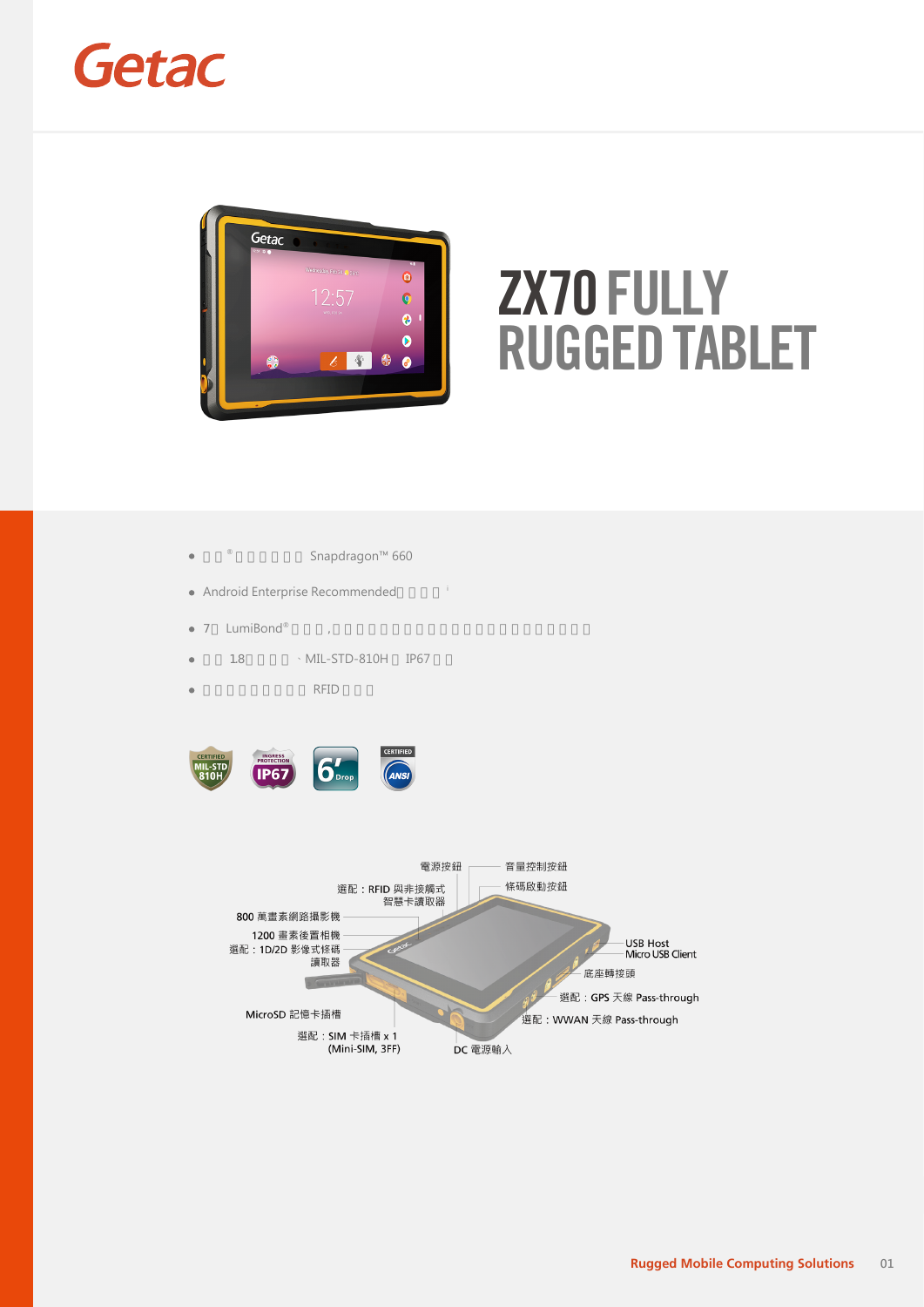#### **ZX70FULLY RUGGED TABLET**

|             | Android <sup>™</sup> 10.0                                                                                                                       |  |  |  |  |  |
|-------------|-------------------------------------------------------------------------------------------------------------------------------------------------|--|--|--|--|--|
|             | $^{\circledR}$<br>Snapdragon™ 660<br>2.2 Ghz<br>1.95 GHz,                                                                                       |  |  |  |  |  |
|             | Qualcomm® Adreno <sup>™</sup> 512 GPU<br>7 IPS TFT LCD HD (1280 x 720)                                                                          |  |  |  |  |  |
|             |                                                                                                                                                 |  |  |  |  |  |
|             | LumiBond®<br>Getac                                                                                                                              |  |  |  |  |  |
|             | 4GB LPDDR4<br>64GB eMMC                                                                                                                         |  |  |  |  |  |
|             | $\ensuremath{\mathsf{3}}$                                                                                                                       |  |  |  |  |  |
|             | $\hspace{1.5cm} -$                                                                                                                              |  |  |  |  |  |
|             | :1D/2D                                                                                                                                          |  |  |  |  |  |
| ${\rm I/O}$ | $800\,$<br>x1<br>$\times$ 1<br>1200<br>$DC \times 1$<br>USB 2.0 (Host) x 1<br>MicroUSB 2.0 (Client) x 1<br>MicroSD x 1<br>$(Pogo/JAE) \times 1$ |  |  |  |  |  |
|             | : SIM x 1 (Micro-SIM, 3FF)<br>: GPS WWAN RF<br>Pass-through                                                                                     |  |  |  |  |  |
|             | Wi-Fi 802.11ac<br>$(V5.0)$ <sup>ii</sup><br>GPS<br>$-iii$<br>$:4G$ LTE                                                                          |  |  |  |  |  |
|             | iv, v<br>: HF RFID / NFC                                                                                                                        |  |  |  |  |  |

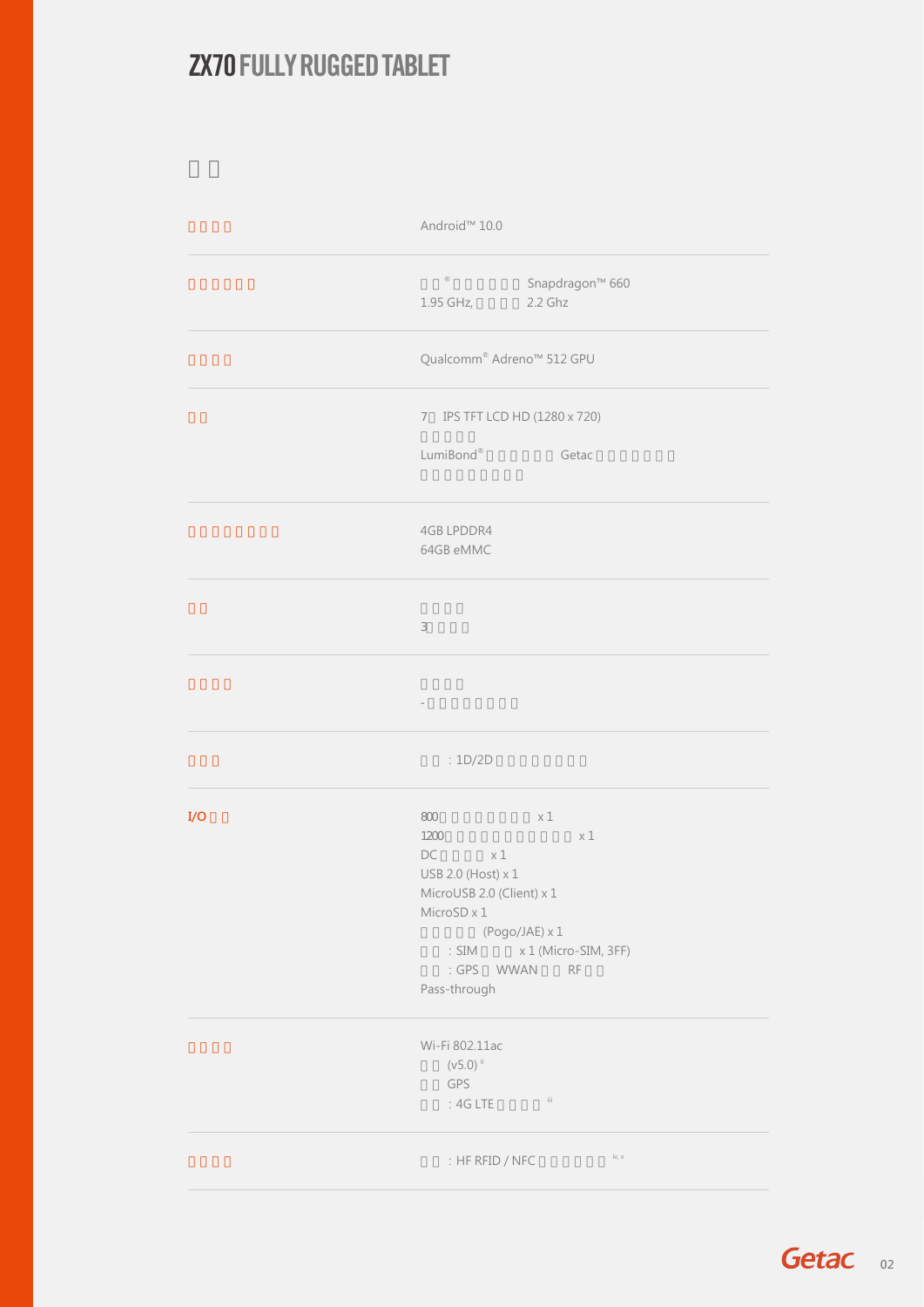#### **ZX70FULLY RUGGED TABLET**

|                | (25W, 100-240VAC, 50 / 60Hz)<br>$(3.8V - 8480mAh)$<br>8220mAh)                                                                                                                                                      |
|----------------|---------------------------------------------------------------------------------------------------------------------------------------------------------------------------------------------------------------------|
| $(x \times x)$ | 218 x 142 x 27 mm<br>762 g vi                                                                                                                                                                                       |
|                | MIL-STD-810H<br>IP67<br>vii<br>1.8<br>: ANSI / UL 121201, CSA C22.2 NO. 213 (Class I, Division<br>2, Groups A, B, C, D)                                                                                             |
|                | $\overrightarrow{\text{viii}}$<br>$: -21^{\circ}$ C 60°C<br>$\sim$<br>$: -40^{\circ}C$ 71°C<br>$\sim$<br>$-95%$                                                                                                     |
|                | Getac File Browser<br>Getac Camera<br>Getac Input Method<br>DeployeXpress Client<br>Getac Settings Google™<br>(Search · Chrome · Gmail ·<br>Maps · YouTube · Play · Drive · Play Music · Play<br>Movies Duo Photos) |
|                | <b>Getac Driving Safety Utility</b><br>Getac deployXpress<br>Getac OEMConfig                                                                                                                                        |

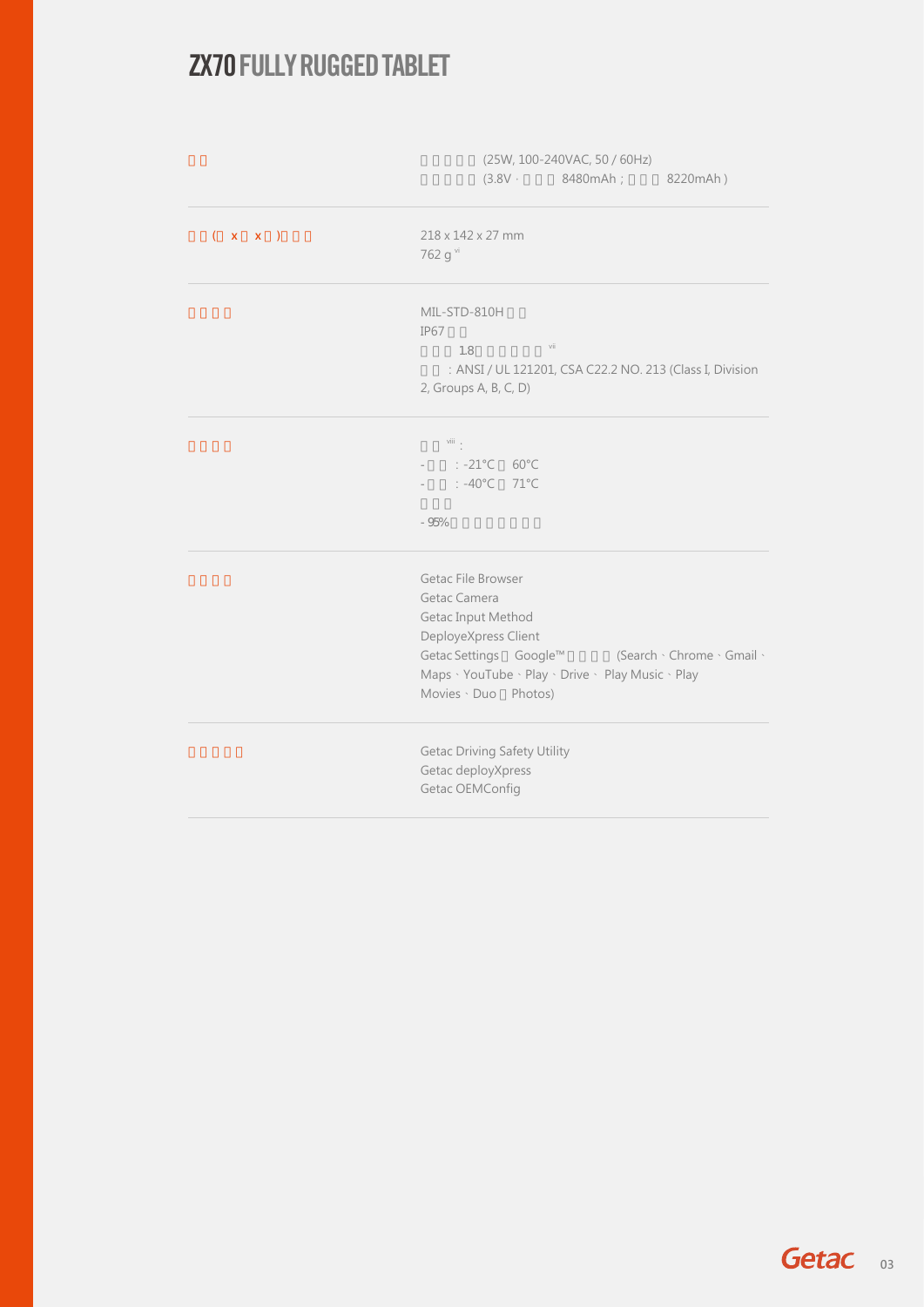#### **ZX70 FULLY RUGGED TABLET**

(25W, 12V/2A, 100-240VAC, 50 / 60 Hz)

(25 W, 12V/2A, 100-240VAC, 50 / 60 Hz) (60W, 110-240VAC) DC-DC (120W, 11-32VDC)

 $(2)$ 

USB RS232 底座接頭至 HDMI 轉接器連接線 ix

**Bumper-to-Bumper** 

· Getac Bumper-to-Bumper  $\overline{\mathbf{I}}$ Bumper-to-Bumper

3 Bumper-to-Bumper。

I. Android Enterprise Recommended 強固型裝置提供經過 Google 驗證的一致性功能集,並具有更高的裝置基準、更高的安全性 標準以及以企業為中心的功能和行為,滿足使用者的需求。 Google 和 Android 是 Google LLC 的商標。 II.  $\,$ III. 4G LTE SIM 51M IV. 13.56MHz HF RFID / NFC  $\qquad \qquad$  (  $\qquad$  ISO 15693  $\qquad$  14443 A/B  $\qquad$  Mifare  $\qquad$  FeliCa™  $\qquad$  ) V. HF RFID / NFC and the state of the state of the state of the state of the state of the state of the state of the state of the state of the state of the state of the state of the state of the state of the state of the st  $VI.$  $VII.$ VIII. 通過獨立第三方測試實驗室執行之 MIL-STD-810H 認證測試。 IX. Havis e-mark 此處資訊僅供參考,適用規格應以索取之報價單為準。